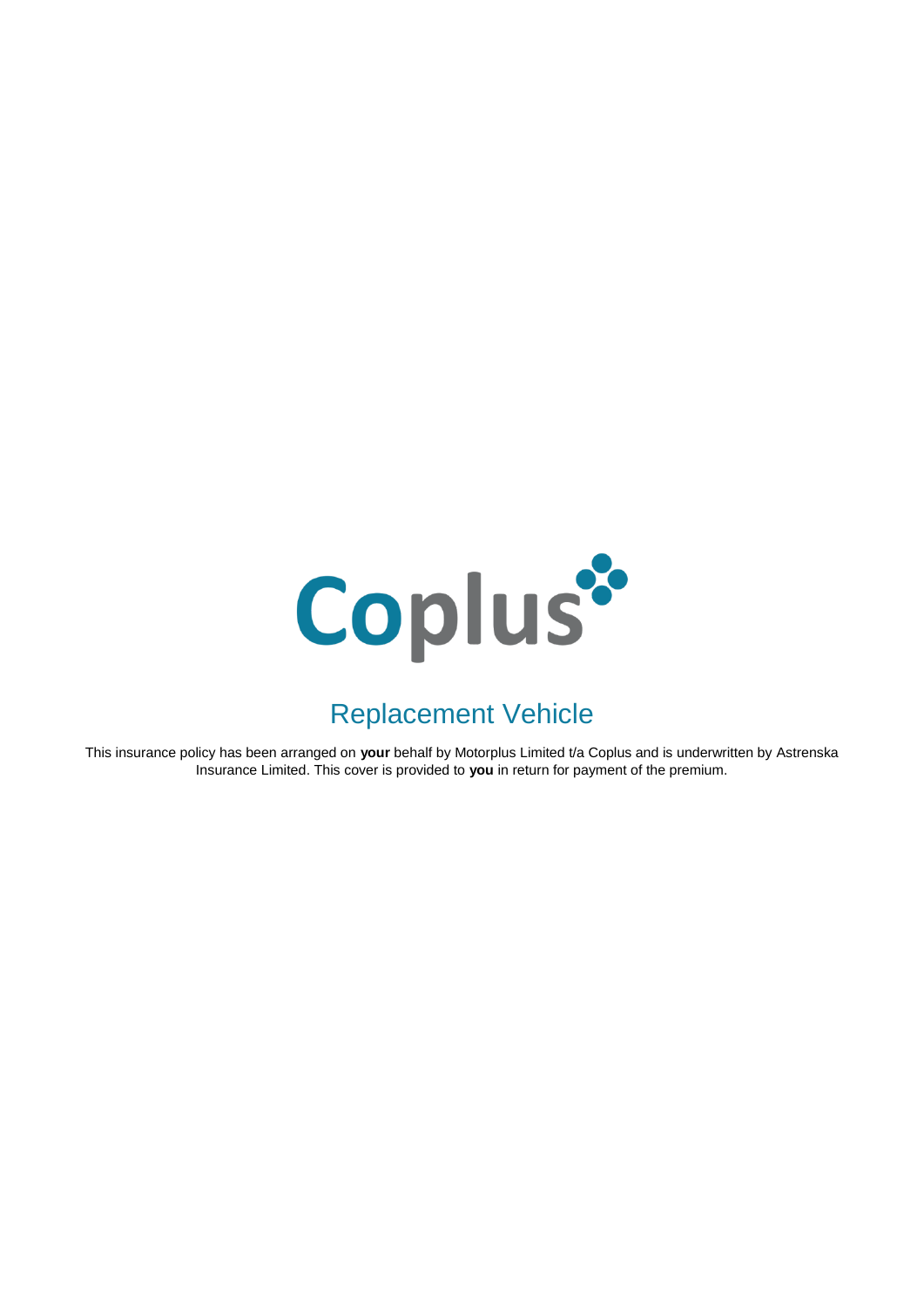

# **To make a claim:**

# **Call: 0333 241 3400 Email: claims@coplus.co.uk Address: Coplus Claims, Floor 2 Norfolk Tower, 48-52 Surrey Street, Norwich, NR1 3PA**

**Claims must be reported as soon as reasonably possible and no later than 14 days from the date of the insured event.**

# **Contents**

#### <span id="page-1-0"></span>**Who does it cover?**

- The policyholder;
- Any other person entitled to ride or drive the **vehicle** covered under the motor insurance policy who also meets the hire company's conditions.

The **Replacement Vehicle** policy is available to policyholders living in England, Wales, Mainland Scotland, Northern Ireland, Jersey, Guernsey and the Isle of Man.

#### <span id="page-1-1"></span>**Key requirements**

- Any user of the **vehicle** must be covered by motor insurance which is in force throughout the duration of the replacement vehicle policy.
- The insured **vehicle** must be roadworthy at the time of an **insured event** that gives rise to a claim and covered by a valid MOT certificate (if required).
- The insured **vehicle** must be covered by a valid and current operator's licence (if required).
- The insured person must meet the terms and conditions of the hire company. Which may include, but are not limited to:
	- i. Meeting any age requirement;

Coplus is a trading name of Motorplus Limited. Registered in England and Wales with Company No. 03092837. Head Office: Floor 2, Norfolk Tower, 48-52 Surrey Street, Norwich NR1 3PA. Registered Office: Speed Medical House, Eaton Avenue, Buckshaw Village, Chorley, Lancashire PR7 7NA.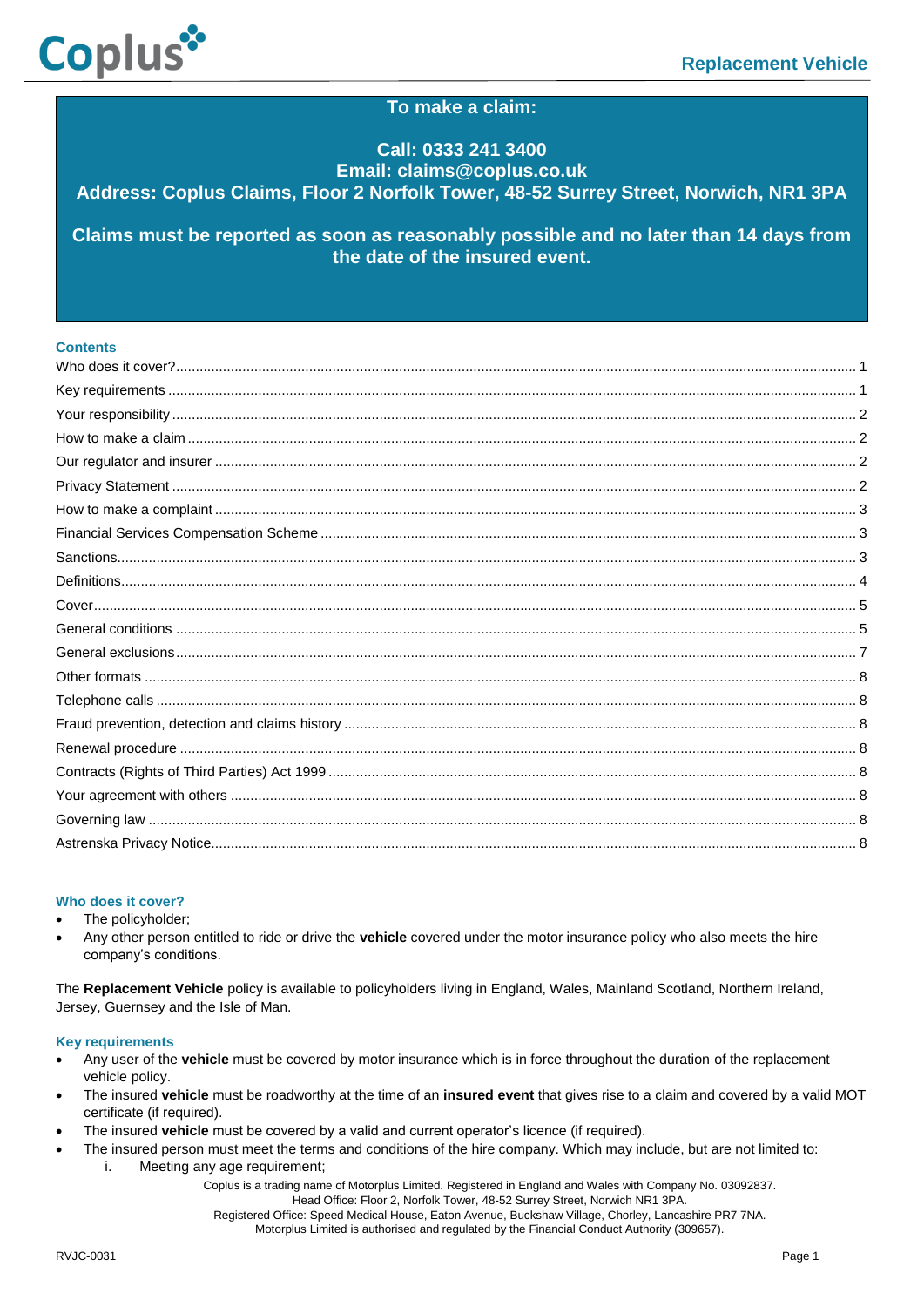

- ii. Having a valid driving licence;
- iii. Meeting any residency requirements.

If the insured person cannot meet these requirements, a cash benefit may be payable as above, or **we** may consider paying alternative public transport costs. Alternatively, the insured person may be responsible for insuring the hire car themselves and any alternative insurance provided must be agreed with the hire company.

# <span id="page-2-0"></span>**Your responsibility**

**You** must take reasonable care to:

- a) supply accurate and complete answers to all the questions **your** broker may ask as part of **your** application for cover under the policy;
- b) make sure that all information supplied as part of **your** application for cover is true and correct;
- c) tell **your** broker of any changes to the answers **you** have given as soon as possible.

**You** must take reasonable care to provide information that is accurate and complete answers to the questions **your** broker asks when **you** take out, make changes to and renew **your** policy. If any information **you** provide is not accurate and complete, this may mean **your** policy is invalid and that it does not operate in the event of a claim or **we** may not pay any claim in full.

If **you** become aware that information **you** have given **your** broker is inaccurate or has changed, **you** must inform them as soon as possible.

This policy must be read together with **your** current schedule, Insurance Product Information Document and any endorsements or certificates. These items together form **your** contract of insurance.

### <span id="page-2-1"></span>**How to make a claim**

In the event of a claim, please contact **us** as soon as reasonably possible after the **insured event** giving **us** as much information as **you** can about what has happened to bring about the claim. Please try to include the names and addresses of anyone else involved and any information provided by the police.

Telephone: **0333 241 3400** Email[: claims@coplus.co.uk](mailto:claims@coplus.co.uk)

Or **you** can write to **us** at: Coplus Floor 2 Norfolk Tower 48-52 Surrey Street Norwich NR1 3PA

In order for **us** to help **you** more efficiently, please quote '**Replacement Vehicle**' in all communications.

An **insured event** involving theft or attempted theft, or vandalism must be reported to the police and a valid crime reference obtained.

#### <span id="page-2-2"></span>**Our regulator and insurer**

This insurance is arranged by Motorplus Limited t/a Coplus and underwritten by Astrenska Insurance Limited, whose registered office is at Cutlers Exchange, 123 Houndsditch, London, EC3A 7BU. This insurance is effected in England and is subject to the Laws of England and Wales.

Astrenska Insurance Limited is authorised by the Prudential Regulation Authority and regulated by the Financial Conduct Authority and the Prudential Regulation Authority. Financial services register number 202846. These details can be checked on the Financial Services Register by visiting: www.fca.org.uk or by contacting the Financial Conduct Authority on 0800 111 6768.

Motorplus Limited t/a Coplus are authorised and regulated by the Financial Conduct Authority.

#### <span id="page-2-3"></span>**Privacy Statement**

For full details of how **we** protect **your** privacy and process **your** data please read the Privacy Statement that accompanies this policy. The Privacy Statement can also be vie**we**d online by visitin[g https://www.coplus.co.uk/data-privacy-notice.](https://www.coplus.co.uk/data-privacy-notice)

#### **Why do we process your data?**

The provision of your personal data is necessary for us to administer your insurance policy and meet our contractual requirements under the policy. You do not have to provide us with your personal data, but we may not be able to proceed appropriately or handle any claims if you decide not to do so.

#### **What information do we collect about you?**

Coplus is a trading name of Motorplus Limited. Registered in England and Wales with Company No. 03092837. Head Office: Floor 2, Norfolk Tower, 48-52 Surrey Street, Norwich NR1 3PA. Registered Office: Speed Medical House, Eaton Avenue, Buckshaw Village, Chorley, Lancashire PR7 7NA. Motorplus Limited is authorised and regulated by the Financial Conduct Authority (309657).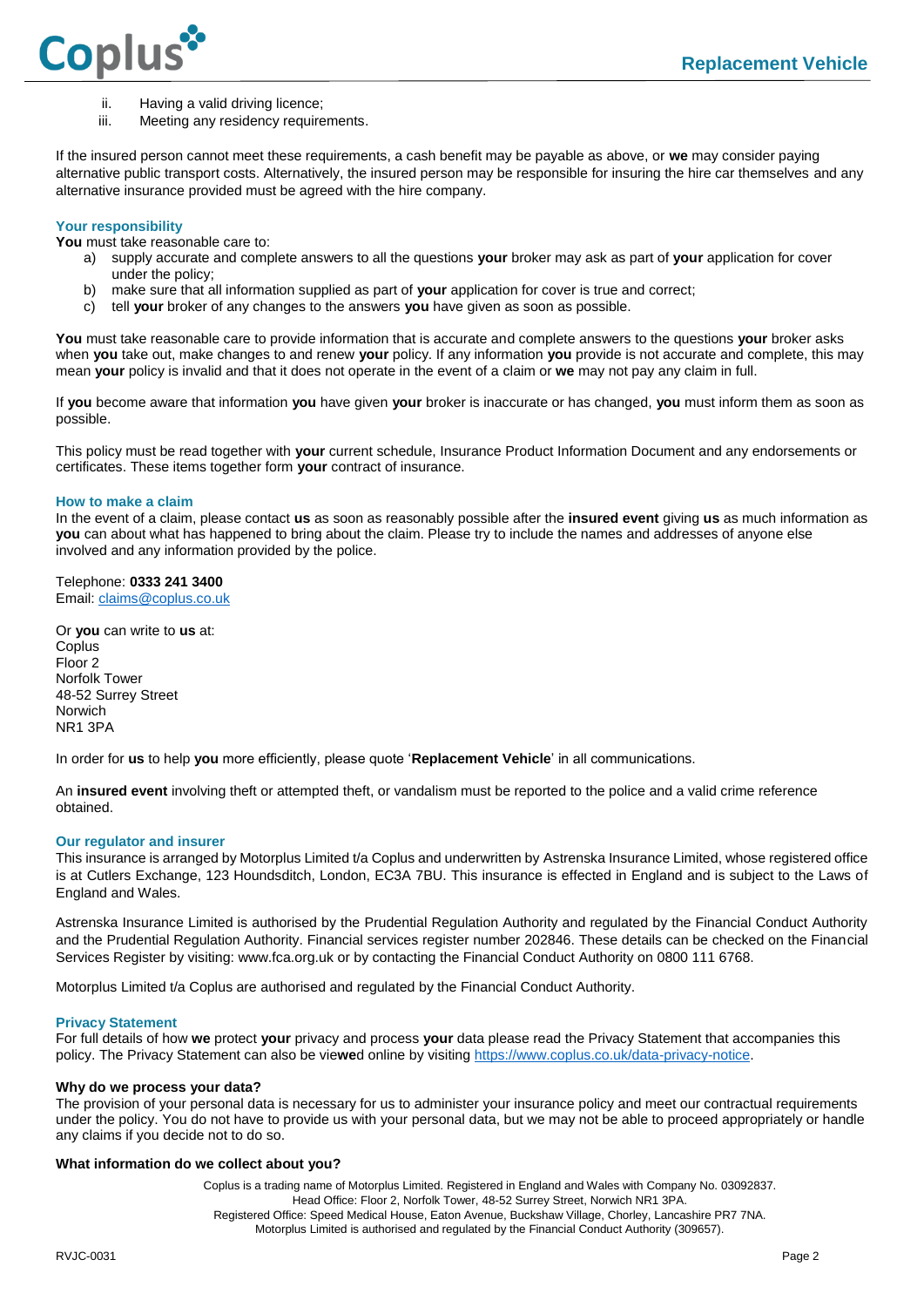

Where you have purchased an insurance policy through one of our agents, you will be aware of the information that you gave to them when taking out the insurance. The agent will pass your information to us so that we can administer your insurance policy. For specific types of insurance policies, for example when offering you a travel insurance policy, we may process some special categories of your personal data, such as information about your health.

We have a legitimate interest to collect this data as we are required to use this information as part of your insurance quotation or insurance policy with us. We may also process the data where it is necessary for a legal obligation, or as part of the establishment or defence of a legal claim.

#### <span id="page-3-0"></span>**How to make a complaint**

It is the intention to give **you** the best possible service but if **you** do have any questions or concerns about this insurance or the handling of a claim **you** should follow the Complaints Procedure below:

Sale of the policy:

Please contact **your** broker who arranged the Insurance on **your** behalf.

Claims:

If **your** complaint is about the handling of a claim, please contact:

The Quality Assurance Manager **Coplus** Floor 2 Norfolk Tower 48-52 Surrey Street Norwich NR1 3PA

#### Telephone: **0333 043 1326** Email[: qtmail@coplus.co.uk](mailto:qtmail@coplus.co.uk)

If it is not possible to reach an agreement, **you** have the right to make an appeal to the Financial Ombudsman Service. This also applies if **you** are insured in a business capacity and have an annual turnover of less than €2million and fewer than ten employees.

**You** may contact the Financial Ombudsman Service at:

The Financial Ombudsman Service, Exchange Tower, London, E14 9SR

# Tel: **0300 123 9123**

Email[: complaint.info@financial-ombudsman.org.uk](mailto:complaint.info@financial-ombudsman.org.uk)

The above complaints procedure is in addition to **your** statutory rights as a consumer. For further information about **your** statutory rights contact **your** local Citizens Advice Bureau.

If **you** have purchased the insurance policy online, **you** may also raise **your** complaint via the EU Online Dispute Resolution Portal at [http://ec.europa.eu/consumers/odr/.](https://protect-eu.mimecast.com/s/N3XsCOgMOF2v6WiEn-Tj) This will forward **your** complaint to the correct Alternative Dispute Resolution scheme. For insurance complaints in the UK this is the Financial Ombudsman Service. However, this may be a slower route for handling **your** complaint than if **you** contact the Financial Ombudsman Service directly.

#### <span id="page-3-1"></span>**Financial Services Compensation Scheme**

Astrenska Insurance Limited is covered by the Financial Services Compensation Scheme (FSCS). **You** may be entitled to compensation from the scheme, if Astrenska Insurance Limited cannot meet their obligations. This depends on the type of business and the circumstances of the claim. Most insurance contracts are covered for 90% of the claim with no upper limit. **You** can get more information about compensation scheme arrangements from the FSCS or visit [www.fscs.org.uk.](http://www.fscs.org.uk/)

<span id="page-3-2"></span>**You** may also contact the FSCS on their Freephone number: **0800 678 1100** or **020 7741 4100** or **you** can write to: Financial Services Compensation Scheme, P O Box 300, Mitcheldean, GL17 1DY.

#### **Sanctions**

**We** shall not provide cover or be liable to pay any claim or other sums, including return premiums, where this would expose **us** to any sanction, prohibition or restriction under United Nations resolutions, asset freezing or trade or economic sanctions, laws or regulations of the European Union, United Kingdom, and/or all other jurisdictions where we transact business.

> Coplus is a trading name of Motorplus Limited. Registered in England and Wales with Company No. 03092837. Head Office: Floor 2, Norfolk Tower, 48-52 Surrey Street, Norwich NR1 3PA. Registered Office: Speed Medical House, Eaton Avenue, Buckshaw Village, Chorley, Lancashire PR7 7NA. Motorplus Limited is authorised and regulated by the Financial Conduct Authority (309657).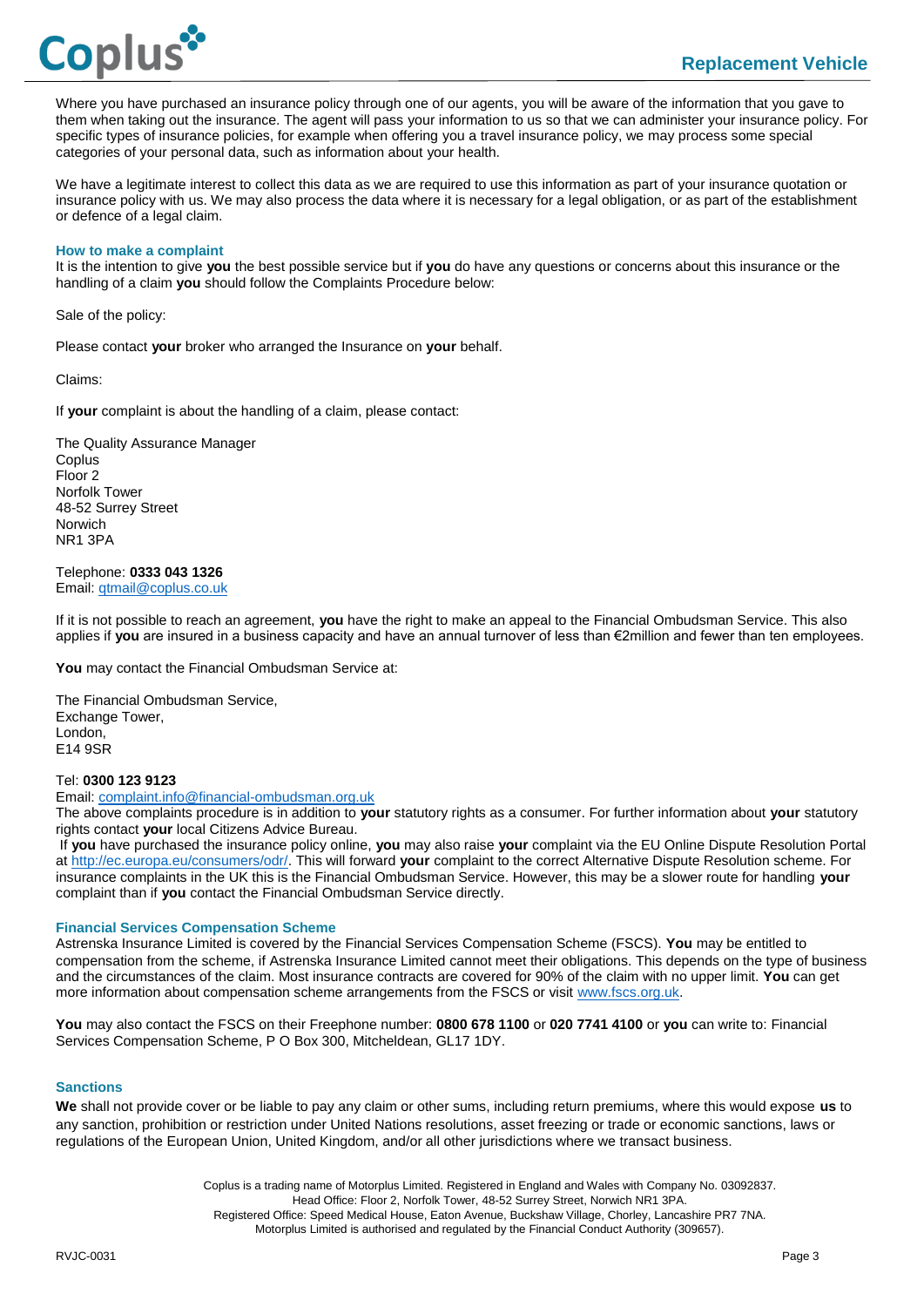



# <span id="page-4-0"></span>**Definitions**

The words and phrases listed below will have the same meanings wherever they appear in this policy. These words and phrases can be identified in bold throughout the policy.

| Wording                                             | <b>Meaning</b>                                                                                                                                                                                                                                                                                                                                                                                                                                                                                                                                                                                                                                                                                                                                                                                                                                                                                                                                                                                                                                                                                                                                                                                                                                                                                                                                                                                              |  |  |
|-----------------------------------------------------|-------------------------------------------------------------------------------------------------------------------------------------------------------------------------------------------------------------------------------------------------------------------------------------------------------------------------------------------------------------------------------------------------------------------------------------------------------------------------------------------------------------------------------------------------------------------------------------------------------------------------------------------------------------------------------------------------------------------------------------------------------------------------------------------------------------------------------------------------------------------------------------------------------------------------------------------------------------------------------------------------------------------------------------------------------------------------------------------------------------------------------------------------------------------------------------------------------------------------------------------------------------------------------------------------------------------------------------------------------------------------------------------------------------|--|--|
| <b>Beyond Economical Repair</b><br><b>Hire Firm</b> | The vehicle being assessed as being legally unroadworthy and damaged beyond<br>the point where it would be economical to fund its repair. In the event that you are<br>comprehensively insured, such assessment must be made by your motor insurers. In<br>the event that your motor insurance is not comprehensive, such assessment will be<br>made by us, or (if you are not responsible for the accident) by the insurers of the<br>party responsible for the accident.                                                                                                                                                                                                                                                                                                                                                                                                                                                                                                                                                                                                                                                                                                                                                                                                                                                                                                                                  |  |  |
|                                                     | The period from the date a replacement vehicle is delivered to you until the earliest<br>of the following dates:<br>where the insured vehicle is beyond economical repair, the date when you<br>a)<br>receive a payment which you accept in respect of the value of the insured<br>vehicle; or<br>where the insured vehicle is beyond economical repair and you receive an<br>b)<br>offer of settlement in respect of the insured vehicle which we consider<br>reasonable, but which you want to reject, the date on which we notify you of our<br>opinion; or<br>where the insured vehicle is stolen and recovered and found to be immediately<br>C)<br>driveable, the date the insured vehicle is recovered; or<br>where the insured vehicle is stolen and recovered and found to be undriveable,<br>d)<br>the date when you are advised that the insured vehicle is driveable; or<br>where your claim is declined by your motor insurers, the date when you receive<br>e)<br>notification of this fact: or<br>the end of the 14th day of hire; or<br>f)<br>the insured vehicle has been repaired.<br>g)<br>Note: Hire is calculated on the basis of a 24 hour period. For example, if a<br>replacement vehicle is delivered to you at 3pm on Monday, the end of the fourth<br>day would be 3pm on Friday. Anything over 24 hours (i.e. after 3pm in this example)<br>will be classified as the next day. |  |  |
| <b>Insured event</b>                                | Either:<br>The theft or attempted theft of or damage by fire, accident or act of malicious<br>a)<br>damage to the insured vehicle where the vehicle is deemed legally<br>unroadworthy or beyond economical repair; or<br>the theft of the insured vehicle where it remains unrecovered.<br>b)<br>An insured event must be covered by the motor insurer of the vehicle.                                                                                                                                                                                                                                                                                                                                                                                                                                                                                                                                                                                                                                                                                                                                                                                                                                                                                                                                                                                                                                      |  |  |
| <b>Insurer</b>                                      | Astrenska Insurance Limited.                                                                                                                                                                                                                                                                                                                                                                                                                                                                                                                                                                                                                                                                                                                                                                                                                                                                                                                                                                                                                                                                                                                                                                                                                                                                                                                                                                                |  |  |
| <b>Legally Unroadworthy</b>                         | Damaged in a manner which renders it unfit for lawful use on a public highway within<br>the territorial limits. We may ask you to prove the vehicle is legally unroadworthy<br>by submitting an engineer's report.                                                                                                                                                                                                                                                                                                                                                                                                                                                                                                                                                                                                                                                                                                                                                                                                                                                                                                                                                                                                                                                                                                                                                                                          |  |  |
| <b>Period of insurance</b>                          | The period of 12 calendar months beginning with the date of inception of this<br>replacement vehicle Policy, or until the next expiry date of the motor insurance<br>policy to which this policy is annexed, whichever period is the less. All cover under<br>this policy will cease if there is no motor insurance policy in force.                                                                                                                                                                                                                                                                                                                                                                                                                                                                                                                                                                                                                                                                                                                                                                                                                                                                                                                                                                                                                                                                        |  |  |
| <b>Replacement vehicle</b>                          | A replacement vehicle selected by us and having an equivalent engine capacity to<br>the insured vehicle, but not exceeding class S2 (for example, VW Polo 1.2, Vauxhall<br>Corsa 1.2 or equivalent) or for commercial vehicles, class PV2 (for example Peugeot<br>Boxer SWB, Ford Transit SWB or equivalent).                                                                                                                                                                                                                                                                                                                                                                                                                                                                                                                                                                                                                                                                                                                                                                                                                                                                                                                                                                                                                                                                                               |  |  |
| <b>Territorial limits</b>                           | England, Wales, Mainland Scotland, Northern Ireland, Jersey, Guernsey and the Isle<br>of Man.                                                                                                                                                                                                                                                                                                                                                                                                                                                                                                                                                                                                                                                                                                                                                                                                                                                                                                                                                                                                                                                                                                                                                                                                                                                                                                               |  |  |
| <b>Terrorism</b>                                    | Any direct or indirect consequence of terrorism as defined by the Terrorism Act 2000<br>and any amending or substituting legislation.                                                                                                                                                                                                                                                                                                                                                                                                                                                                                                                                                                                                                                                                                                                                                                                                                                                                                                                                                                                                                                                                                                                                                                                                                                                                       |  |  |
| <b>Vehicle</b>                                      | The vehicle(s) specified in the motor insurance policy which was being driven or<br>ridden by a person entitled to drive or ride.                                                                                                                                                                                                                                                                                                                                                                                                                                                                                                                                                                                                                                                                                                                                                                                                                                                                                                                                                                                                                                                                                                                                                                                                                                                                           |  |  |
| <b>Vehicle hire costs</b>                           | The cost of hiring a replacement vehicle for one continuous hire period.                                                                                                                                                                                                                                                                                                                                                                                                                                                                                                                                                                                                                                                                                                                                                                                                                                                                                                                                                                                                                                                                                                                                                                                                                                                                                                                                    |  |  |
| You/your                                            | You and any other person driving the insured vehicle with your permission and under<br>the cover of your motor insurance providing they satisfy the <b>hire firm's</b> standard                                                                                                                                                                                                                                                                                                                                                                                                                                                                                                                                                                                                                                                                                                                                                                                                                                                                                                                                                                                                                                                                                                                                                                                                                             |  |  |

Coplus is a trading name of Motorplus Limited. Registered in England and Wales with Company No. 03092837. Head Office: Floor 2, Norfolk Tower, 48-52 Surrey Street, Norwich NR1 3PA. Registered Office: Speed Medical House, Eaton Avenue, Buckshaw Village, Chorley, Lancashire PR7 7NA.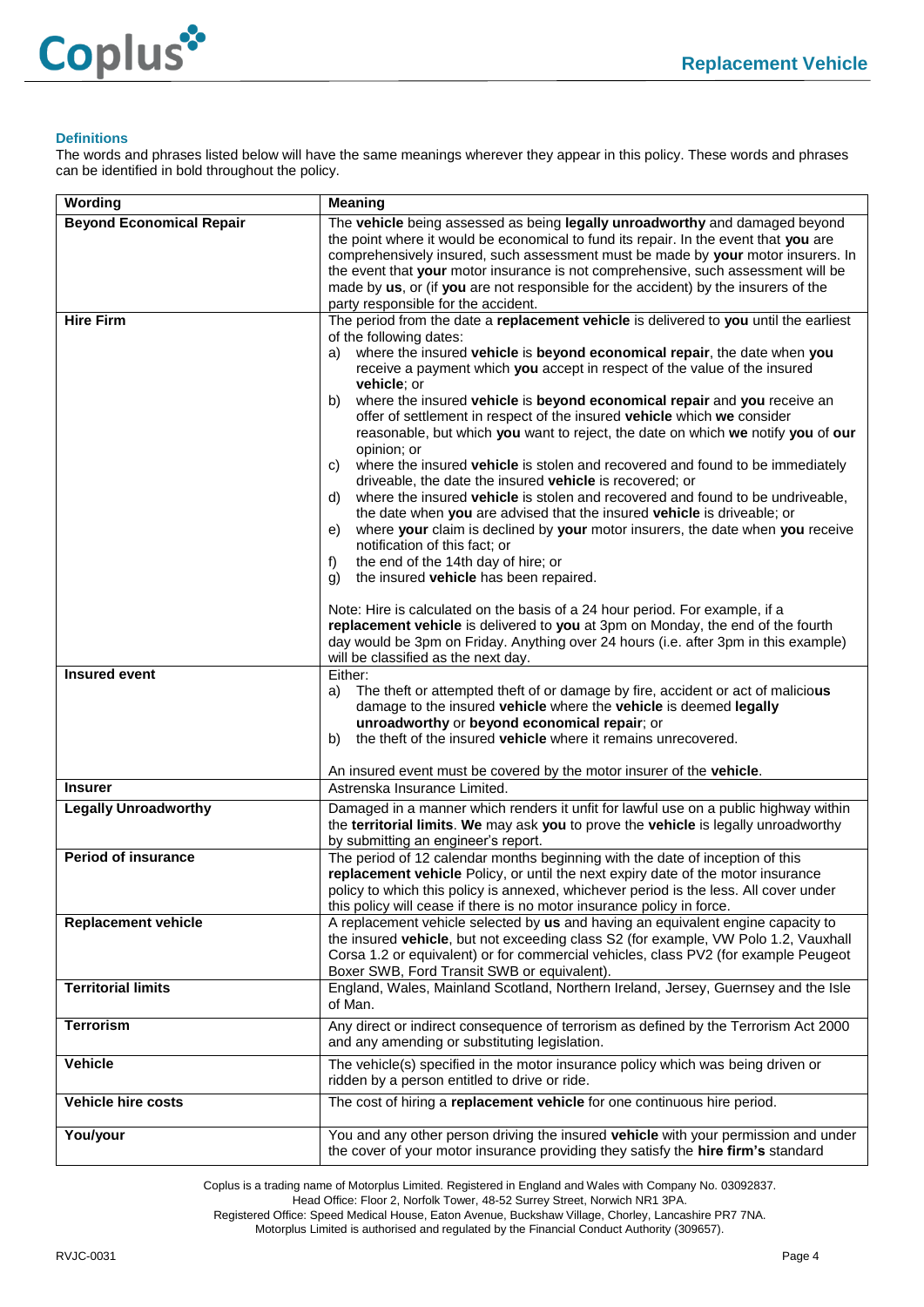

|           | terms and conditions of hire in force at the date of the insured incident and also<br>providing that they are resident within the <b>territorial limits</b> . |  |
|-----------|---------------------------------------------------------------------------------------------------------------------------------------------------------------|--|
| We/our/us | Motorplus Limited t/a Coplus acting on behalf of Astrenska Insurance Limited.                                                                                 |  |

<span id="page-5-0"></span>

| <b>Cover</b> |                                                                                                                                                                                                                                                                                                                                                                                                              |                                                                                                                                                                                                                                                                                                                                                                                                                                                                                                                                                                                                                                                                                                                                                                                                                                                                                                                          |  |
|--------------|--------------------------------------------------------------------------------------------------------------------------------------------------------------------------------------------------------------------------------------------------------------------------------------------------------------------------------------------------------------------------------------------------------------|--------------------------------------------------------------------------------------------------------------------------------------------------------------------------------------------------------------------------------------------------------------------------------------------------------------------------------------------------------------------------------------------------------------------------------------------------------------------------------------------------------------------------------------------------------------------------------------------------------------------------------------------------------------------------------------------------------------------------------------------------------------------------------------------------------------------------------------------------------------------------------------------------------------------------|--|
|              | What is covered?                                                                                                                                                                                                                                                                                                                                                                                             | What is excluded?                                                                                                                                                                                                                                                                                                                                                                                                                                                                                                                                                                                                                                                                                                                                                                                                                                                                                                        |  |
|              | Upon payment of the premium, where the insured vehicle has<br>been assessed as beyond economical repair, is legally<br>unroadworthy or remains unrecovered as a result of an<br>insured event arising within the territorial limits during the<br>period of insurance, the insurer will arrange:                                                                                                             | The following exclusions apply to all sections of this<br>insurance contract:<br>An <b>insured event</b> involving theft or attempted theft,<br>$1_{-}$<br>malicious damage and/or vandalism to your vehicle<br>which has not been reported to the police and a valid<br>crime reference obtained:                                                                                                                                                                                                                                                                                                                                                                                                                                                                                                                                                                                                                       |  |
| 1.           | A replacement vehicle to be provided to you for the<br>duration of the hire period. The insurer will pay the<br>vehicle hire costs provided that the hire has been<br>arranged by us through a hire firm. The replacement<br>vehicle will be delivered to you as soon as is practically<br>possible following your report of an insured event to us;                                                         | The insurer will not pay vehicle hire costs or any<br>2.<br>alternative cash or transport costs benefits for claims<br>arising out or more than two insured incidents in any one<br>period of insurance;<br>The insurer will not be able to supply a replacement<br>3.<br>vehicle to any person who does not meet the hire<br>firm's standard terms and conditions of hire in force at                                                                                                                                                                                                                                                                                                                                                                                                                                                                                                                                   |  |
| 2.           | If the hire firm is unable to supply you with a<br>replacement vehicle because you do not meet their<br>terms and conditions of hire, then the insurer will either at<br>their discretion:<br>pay a cash benefit up to £150 per insured event; or<br>a)<br>cover the cost of alternative public transport up to a<br>b)<br>maximum of £300 per insured event on receipt of<br>valid receipts and/or tickets. | the date that the insured incident reported to <b>us</b> . In this<br>case, we may consider providing an alternative cash<br>benefit or paying alternative public transport costs as per<br>the Cover Section part 2;<br>The insurer will not pay costs incurred for the<br>4.<br>purchasing of a collision damage waiver from the hire<br>firm, or in the event of you being involved in an accident<br>whilst driving the replacement vehicle, the cost of any<br>excess imposed by the hire firm in the event that you<br>have not purchased a collision damage waiver;<br>The insurer reserves the right to recover vehicle hire<br>5.<br>costs from you during any period after the hire period<br>$if -$<br>you receive a settlement prior to the expiry of<br>a.<br>the hire period; or<br>your hire period ends early but it was<br>b.<br>discovered that the vehicle was driveable and<br>you didn't inform us. |  |

# <span id="page-5-1"></span>**General conditions**

The following conditions apply to all sections of this policy. **You** must comply with them where applicable for **your** insurance to remain in full force and effect.

#### **1. Claims**

- a) **You** must keep **us** fully informed at all times of all matters relating to the **insured event** and in particular must notify **us** as soon as practicable if an insured **vehicle** that has been stolen is recovered, or if an insured **vehicle** is rendered driveable;
- b) **You** must report all claims to **us** within 14 working days of the **insured event**. All claims must be reported to **your** motor insurer to claim under this policy;
- c) **You** must report any **insured event** involving theft or attempted theft or malicious damage to the police and obtain a valid crime reference;
- d) **You** must respond to **us** promptly in all matters relating to a claim;
- e) **We** reserve the right to:
	- i) take over any claim or civil proceedings at any time and conduct them in **your** name;
	- ii) negotiate or settle any claim on **your** behalf;
	- iii) contact **you** directly at any point concerning **your** claim.

#### **2. Conditions of Hire**

**You** must abide by the **hire firm's** terms and conditions of hire at all times during the hire period. These terms and conditions will be made available to **you** before **you** opt to accept a **replacement vehicle**.

If **you** do not meet these terms and conditions, a cash benefit of up to £150 per **insured event** may be payable as noted in the Cover Section, part 2 (above). This benefit will be paid at the **insurers** discretion and only when they are satisfied that a **replacement vehicle** cannot be provided to **you** by the **hire firm**. Alternatively the **insurer** may consider the cost of alternative public transport up to £300 per **insured event** as noted in the Cover Section, part 2 (above).

> Coplus is a trading name of Motorplus Limited. Registered in England and Wales with Company No. 03092837. Head Office: Floor 2, Norfolk Tower, 48-52 Surrey Street, Norwich NR1 3PA. Registered Office: Speed Medical House, Eaton Avenue, Buckshaw Village, Chorley, Lancashire PR7 7NA. Motorplus Limited is authorised and regulated by the Financial Conduct Authority (309657).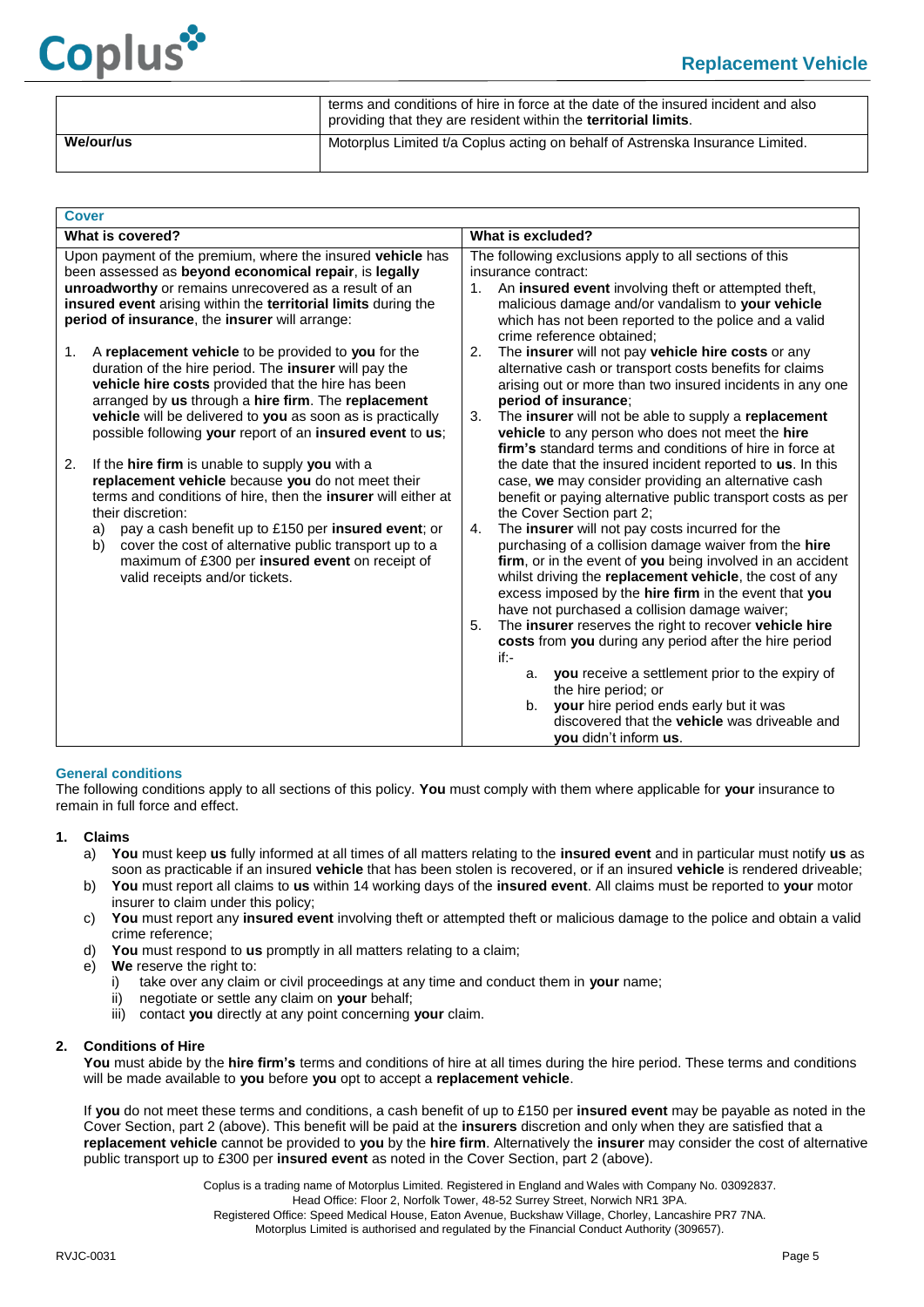

**You** will generally be required to return the **replacement vehicle** at the end of the hire period to an agreed location and with a full tank of fuel, unless the **hire firm** agree otherwise.

**You** will be required to present the following documents to the hire company:

- a) Valid motor insurance policy documents including a current certificate of motor insurance if **you** are arranging **your** own insurance;
- b) Driving licence photo cards and licence summaries/unique codes (obtainable from the DVLA for yourself and any other insured drivers **you** wish to drive the **replacement vehicle**);
- c) Proof of address/residency, such as a recent utility bill.

If **you** do not provide these documents and, if applicable, a crime reference number **you** will not be provided with a **replacement vehicle** and **your** claim will not be covered under this policy.

**You** must pay the insurance excess arising on any claim relating to the **replacement vehicle** which arises within the hire period or pay a collision damage waiver. Full details of this will be made available before hire commences.

#### **3. Cancellation**

If **you** decide that for any reason this policy does not meet **your** insurance needs then please return it to **your** insurance broker within 14 days from the day of purchase or the day on which **you** receive **your** policy documentation, whichever is later, this is called the 'cooling off period'. On the condition that no claims have been made or are pending, **we** will refund **your** premium in full.

You may cancel this insurance policy at any time after this 14 day period, however no return of premium will be available.

The **insurer** will not be bound to accept renewal of any insurance and may at any time cancel any insurance document by giving 30 days' notice in writing where there is a valid reason for doing so. A cancellation letter will be sent to **you** at **your** last known address. Valid reasons for the **insurer** to cancel this insurance policy include but are not limited to:

- a) Where the **insurer** reasonably suspects fraud;
- b) Non-payment of the premium;
- c) Threatening or abusive behaviour;
- d) Non-compliance with policy terms and conditions;
- e) **You** have not taken reasonable care to provide complete and accurate answers to the questions **we** or **your** insurance broker ask.

If the **insurer** cancels the policy and/or any additional covers **you** will receive a refund of any premiums **you** have paid for the cancelled cover, less a proportionate deduction for the time the **insurer** has provided cover.

Where the **insurer's** investigations provide evidence of fraud or misrepresentation, the i**nsurer** may cancel the policy immediately and backdate the cancellation to the date of the fraud or the date when **you** provided **us** with incomplete or inaccurate information. This may result in **your** policy being cancelled from the date **you** originally took it out and the i**nsurer** will be entitled to keep the premium.

If **your** policy is cancelled because of fraud or misrepresentation, this may affect **your** eligibility for insurance with the **insurer**, as well as other **insurers**, in the future.

#### **4. Arbitration Clause**

A dispute between **you** and **us** may arise, which may be referred to an arbitrator, who shall be either a solicitor or a barrister who **you** and **we** agree on in writing. If an arbitrator cannot be agreed then an arbitrator will be appointed by the authorised body identified in the current arbitration legislation. The decision of the arbitration shall be final and binding on both parties and he or she will decide who should pay the costs of the arbitration. If costs are awarded against **you**, they are not covered under this policy. This arbitration condition does not affect **your** rights to take separate legal action.

If a disputed claim is not referred to arbitration within 12 months of **your** claim being turned down, **we** will treat the claim as abandoned.

# **5. Fraudulent Claims**

**You** must not act in a fraudulent way. If **you** or anyone acting for **you**:

- fails to reveal or hides a fact likely to influence whether **we** accept **your** proposal, **your** renewal, or any adjustment to **your** policy;
- fails to reveal or hides a fact likely to influence the cover **we** provide;
- makes a statement to **us** or anyone acting on our behalf, knowing the statement to be false;
- sends **us** or anyone acting on our behalf a document, knowing the document to be forged or false;
- makes a claim under the policy, knowing the claim to be false or fraudulent in any way;
- makes a claim for any loss or damage **you** caused deliberately or with **your** knowledge; or
- If **your** claim is in any way dishonest or exaggerated;

Coplus is a trading name of Motorplus Limited. Registered in England and Wales with Company No. 03092837.

Head Office: Floor 2, Norfolk Tower, 48-52 Surrey Street, Norwich NR1 3PA.

Registered Office: Speed Medical House, Eaton Avenue, Buckshaw Village, Chorley, Lancashire PR7 7NA.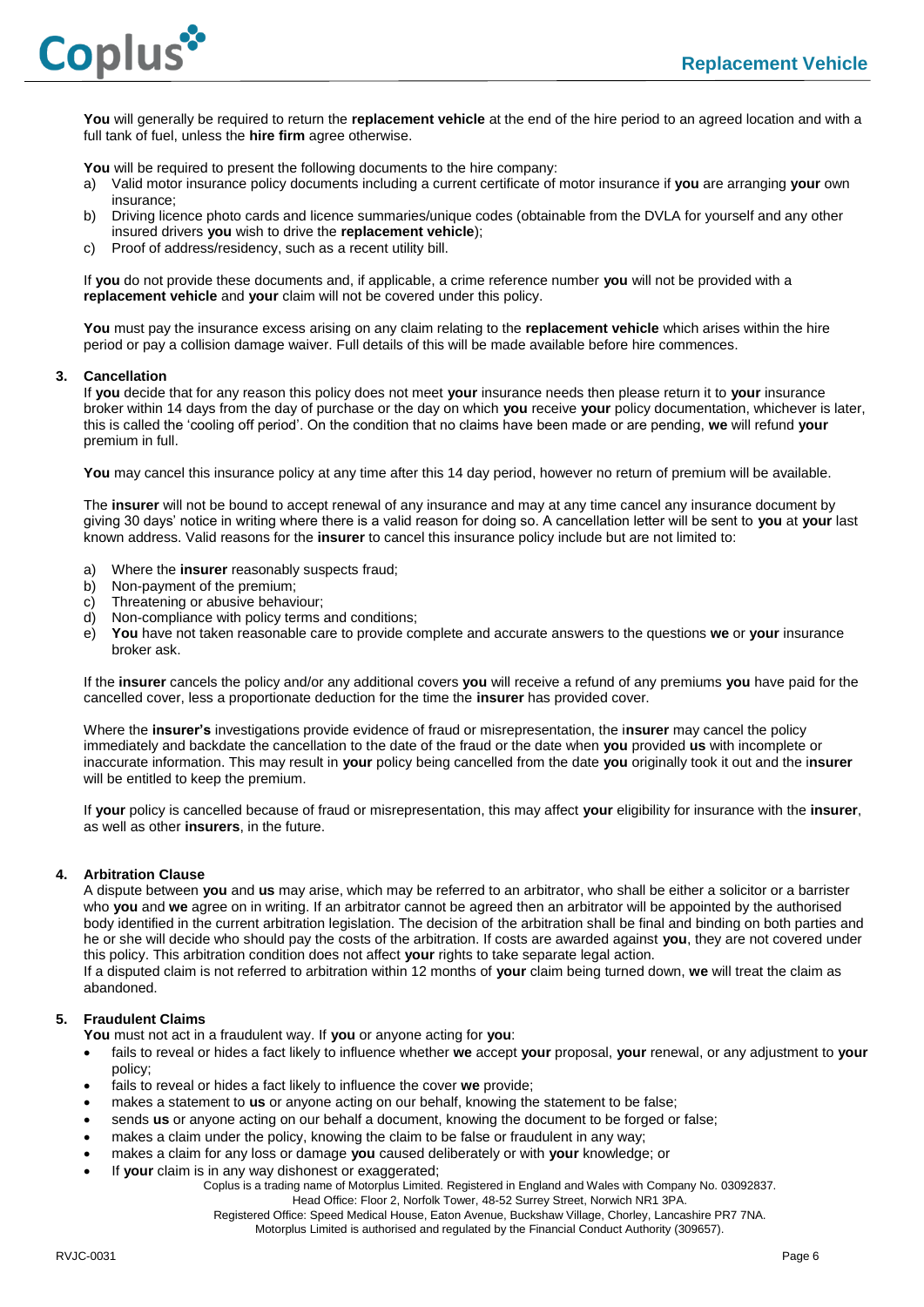

then **we** will not pay any benefit under this policy or return any premium to **you** and **we** may cancel **your** policy immediately and backdate the cancellation to the date of the fraudulent claim. **We** may also take legal action against **you** and inform the appropriate authorities.

#### **6. Statutory Regulations**

In all matters relating to the performance of this insurance contract, it is the responsibility of both **you** and **us** that **we** both respectively comply with all Acts of Parliament and with all orders, regulations and bylaws made with statutory authority by Government Departments or by local or other authorities. The cost of meeting the requirements of this clause will be payable by **you** and **us** in **our** own rights respectively.

#### **7. Severability Clause**

If any term of this contract of insurance is to any extent invalid, illegal or incapable of being enforced, such term will be excluded to the extent of such invalidity, illegality or unenforceability; all other terms will remain in full force and effect.

#### **8. Acts of Parliament**

All references to Acts of Parliament in this policy shall include the equivalent laws in Scotland, Northern Ireland, the Isle of Man and the Channel Islands and shall include any subsequent amendments, re-enactments or regulations.

#### <span id="page-7-0"></span>**General exclusions**

The following exclusions apply to all sections of this insurance contract:

- 1. Any claim that arises as a result of a deliberate action by **you** or anybody associated with **you**;
- 2. The insured will not pay **vehicle hire costs** or any other costs for more than one **insured event** per any one claim under **your** motor insurance:
- 3. The **insurer** will not supply a **replacement vehicle** if **your vehicle** is a taxi or private hire vehicle, or if **you** are a self-drive hire operator;
- 4. If **you** are a motor trader, the **insurer** will only provide a **replacement vehicle** if it is to be used solely for **your** own personal use;
- 5. The **insurer** will not supply a **replacement vehicle** where it is to be used for racing, rallies or competitions;
- 6. The **insurer** will not supply a **replacement vehicle** where there is any allegation that the **insured event** had occurred after **you** had consumed alcohol or illegal drugs;
- 7. The **insurer** will not supply a **replacement vehicle** where at the time of the **insured event**, the **vehicle** was:
	- a. not roadworthy;
	- b. not covered by a valid, current MOT certificate (where this was required at the time);
	- c. not covered by a valid, current operator's licence (where this was required at the time);
	- d. being used without compulsory insurance being in place in accordance with the Road Traffic Act 1988;
	- e. being driven by somebody that did not possess a valid, current, full driving licence (or where appropriate, a provisional licence);
- 8. Any claim for a **replacement vehicle** which is covered under any other policy, or any claim that would have been covered by another policy, if this **replacement vehicle** policy did not exist;
- 9. Any claims made in respect of alternative public transport costs without valid receipts or tickets and prior authorisation by the **insurer**;
- 10. Loss or damage caused by war, invasion, foreign enemy hostilities (whether war is declared or not), civil war, **terrorism**, rebellion, revolution, military force or coup, or confiscation, nationalisation, requisition, destruction of or damage to property by or under the order of any government, local or public authority;
- 11. Any direct or indirect consequence of **terrorism** as defined by the Terrorism Act 2000 and any amending or substituting legislation:
- 12. Any consequence, howsoever caused, including but not limited to Computer Virus in Electronic Data being lost, destroyed, distorted, altered or otherwise corrupted;

For the purposes of this policy, Electronic Data shall mean facts, concepts and information stored to form useable communications, interpretations, or processing by electronic or electromechanical data processing or other electronically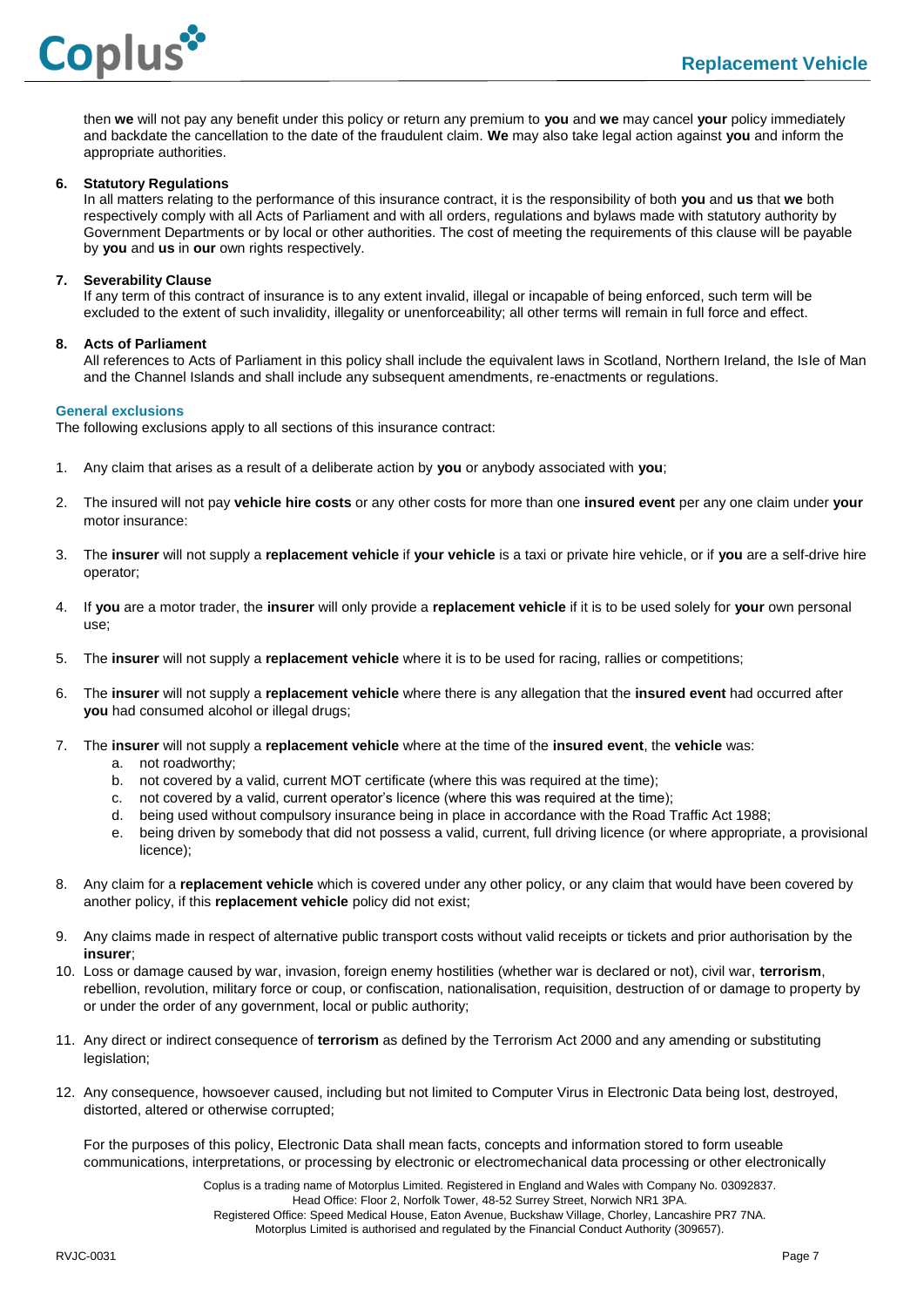

controlled hardware, software and other coded instructions for the processing and manipulation of data, or the direction and manipulation of such hardware.

For the purposes of this policy, Computer Virus shall mean a set of corrupting, harmful, or otherwise unauthorised instructions or code, whether these have been introduced maliciously or otherwise, and multiply themselves through a computer system or network of whatsoever nature.

#### <span id="page-8-0"></span>**Other formats**

If **you** require this document in any other format please do not hesitate to contact **us**.

<span id="page-8-1"></span>**Telephone calls**

Please note that for **our** mutual protection telephone calls may be monitored or recorded.

#### <span id="page-8-2"></span>**Fraud prevention, detection and claims history**

In order to prevent and detect fraud **we** may at any time:

- share information about **you** with other organisations and public bodies including the police;
- check and/or file **your** details with fraud prevention agencies and databases, and if **you** give **us** false or inaccurate information and **we** suspect fraud, **we** will record this.

**We** and other organisations may also search these agencies and databases to:

- help make decisions about the provision and administration of insurance, credit and related services for **you** and members of **your** household;
- trace debtors or beneficiaries, recover debt, prevent fraud and to manage **your** accounts or insurance policies;
- check **your** identity to prevent money laundering, unless **you** provide **us** with other satisfactory proof of identity;
- undertake credit searches and additional fraud searches.

### <span id="page-8-3"></span>**Renewal procedure**

The term of **your** policy is 12 months. The **period of insurance** will end exactly one year after inception unless **you** renew **your** policy. If **you** wish to renew this insurance policy please contact **your** broker who will be able to discuss **your** requirements.

# <span id="page-8-4"></span>**Contracts (Rights of Third Parties) Act 1999**

The terms of this policy are only enforceable by the named insured. A person who is not a named insured has no rights under the Contracts (Rights of Third Parties) Act 1999 to enforce any term of this policy but this does not affect any right or remedy of a third party, which exists or is available apart from that Act.

#### <span id="page-8-5"></span>**Your agreement with others**

This contract of insurance is personal to **you** the policyholder, and the **insurer**.

**We** will not be bound by any agreement between **you** and **your** appointed representative, or **you** and any other person or organisation.

<span id="page-8-6"></span>**You** may not assign any of the rights under this policy without the **insurer's** express prior written consent.

#### **Governing law**

<span id="page-8-7"></span>Unless some other law is agreed in writing, this policy is governed by English law. If there is a dispute, it will only be dealt with in the courts of England or of the country within the United Kingdom in which **your** main residence is situated.

#### **Astrenska Privacy Notice**

#### **How we use the information about you**

As your insurer and a data controller, we collect and process information about you so that we can provide you with the products and services you have requested. We also receive personal information from your agent on a regular basis while your policy is still live. This will include your name, address, risk details and other information which is necessary for us to:

• Meet our contractual obligations to you;

- issue you this insurance policy;
- deal with any claims or requests for assistance that you may have

• service your policy (including claims and policy administration, payments and other transactions); and,

detect, investigate and prevent activities which may be illegal or could result in your policy being cancelled or treated as if it never existed;

• protect our legitimate interests

In order to administer your policy and deal with any claims, your information may be shared with trusted third parties. This will include members of The Collinson Group, contractors, investigators, crime prevention organisations and claims management organisations where they provide administration and management support on our behalf. Some of these companies are based

> Coplus is a trading name of Motorplus Limited. Registered in England and Wales with Company No. 03092837. Head Office: Floor 2, Norfolk Tower, 48-52 Surrey Street, Norwich NR1 3PA. Registered Office: Speed Medical House, Eaton Avenue, Buckshaw Village, Chorley, Lancashire PR7 7NA.